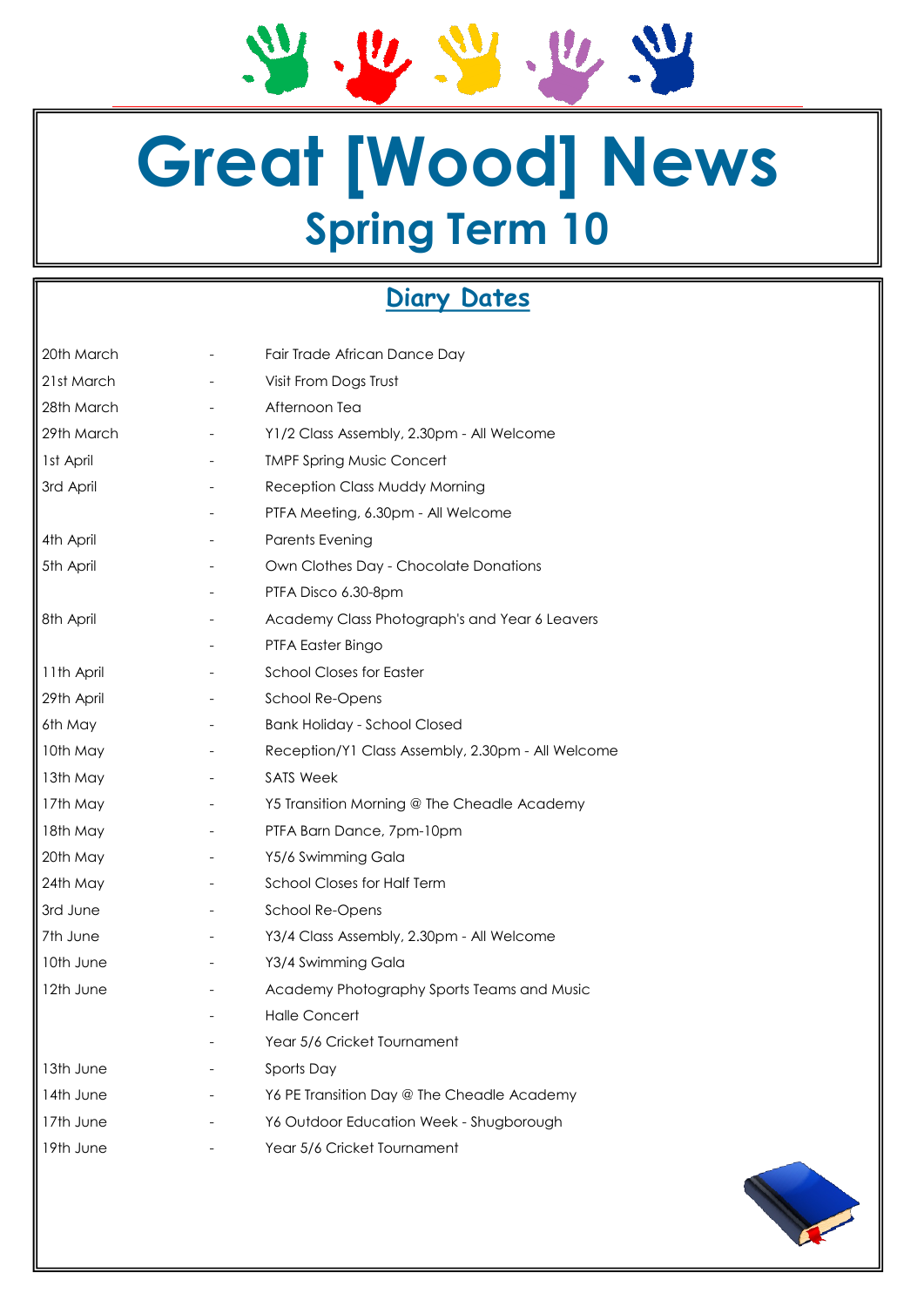

#### **Comic Relief 2019**

The children and staff had a fantastic Day on Friday 15th, with lots of fun activities and our Great Wood's got Talent competition. Congratulations to the winners!

A great big 'THANK YOU' to everyone who donated money for this very worthwhile cause. Many thanks to all our children who helped us to "do something funny for money!"

Well done Great Wood, you are all stars!

## **We raised a grand total of...£301.50 Thank You For Supporting Red Nose Day Events @ Great Wood**

#### **Reception Children Muddy Mornings**

On Wednesday 3rd April our Reception class will be taking part in Muddy Morning, in our woodland walk area. They will be learning stories and searching for exciting mini-beasts! Wrap up warm!



#### **Headlice**

We have, unfortunately, got the problem of headlice in school again. Please can you be extra-vigilant in checking your child's hair each week and treat as necessary, to help us to eliminate this persistent problem. Many thanks for your help.



#### **African Dance at Great Wood!**

On Wednesday 20th March Great will be having an African Dance Day. Bhema will be coming to school and holding workshops, which will cover African dance,

traditions and fair trade. The workshops will be held for each class and our children take part in African dancing and learn about tribal customs.

We are sure that this will, once again, be a valuable learning experience for our Great Wood children, which they will thoroughly enjoy.



**Scholastic Book Fair**